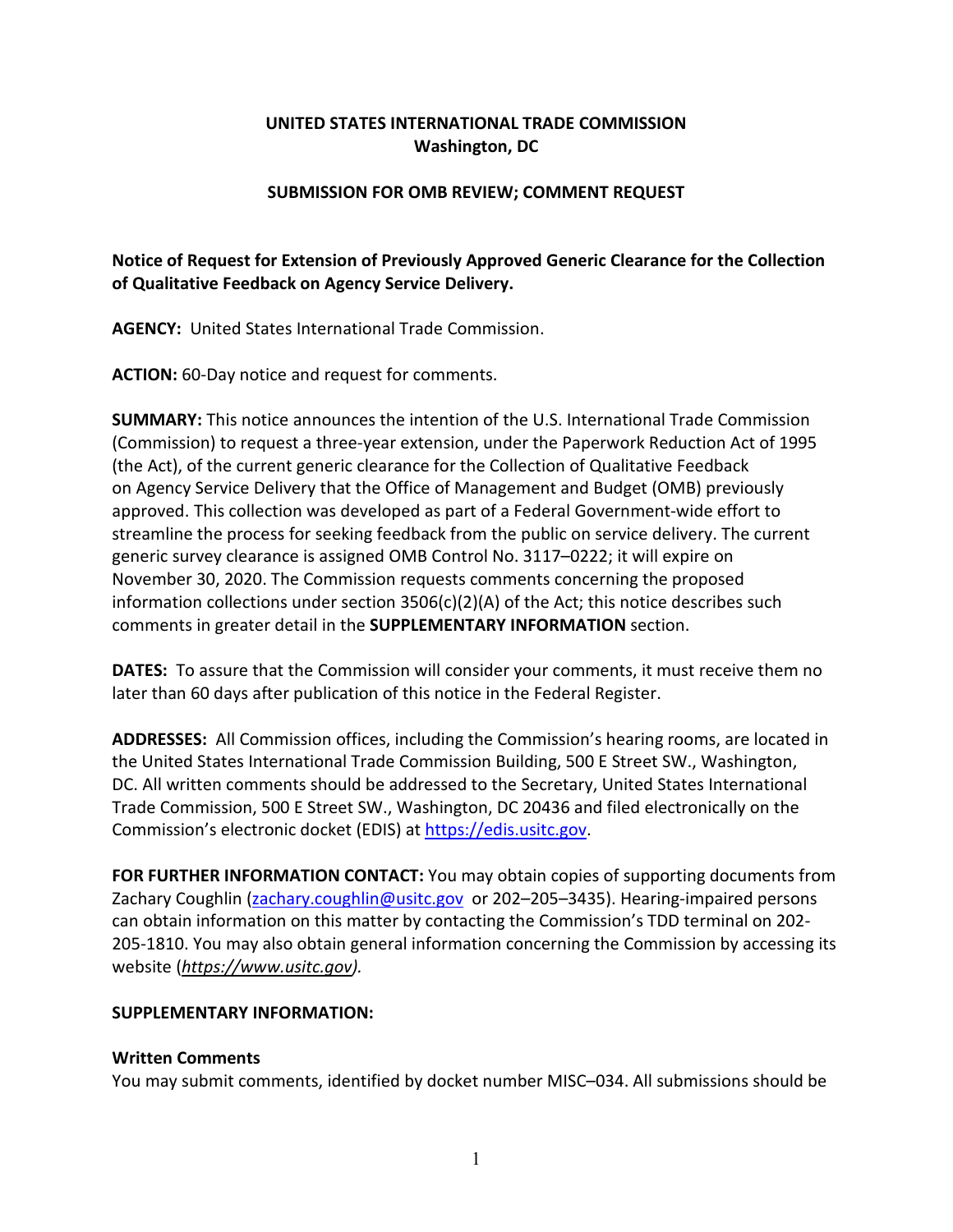addressed to the Secretary and must conform to the provisions of section 201.8 of the Commission's Rules of Practice and Procedure (19 CFR 201.8). Section 201.8 and the [Commission's Handbook on Filing Procedures](https://www.usitc.gov/documents/handbook_on_filing_procedures.pdf) require that interested parties file documents electronically on or before the filing deadline. Please note the Secretary's Office will accept only electronic filings during this time. Filings must be made through the Commission's Electronic Document Information System (EDIS, *[https://edis.usitc.gov](https://edis.usitc.gov/)*). No in-person paper-based filings or paper copies of any electronic filings will be accepted until further notice. Persons with questions regarding filing should contact the Secretary at [EDIS3Help@usitc.gov.](mailto:EDIS3Help@usitc.gov)

## **Request for Comments**

The Commission solicits comments as to: (1) Whether the proposed information collection is necessary for the proper performance of the Commission's functions, including whether the information will have practical utility; (2) the accuracy of the Commission's estimate of the burden of the proposed information collection, including the validity of the methodology and assumptions used; (3) the quality, utility, clarity, and design of the information to be collected; and (4) minimization of the burden of the proposed information collection on those who are to respond (including through the use of appropriate automated, electronic, mechanical, or other technological forms of information technology (e.g., permitting electronic submission of responses)). To the extent appropriate, please cite to specific experiences that your firm has had with other governmental surveys and data collections.

### **Summary of the Proposed Information Collections**

#### *(1) Need for the Proposed Information Collections*

The proposed information collection activity provides a means to garner qualitative customer and stakeholder feedback in an efficient, timely manner. This qualitative feedback provides useful insights on perceptions and opinions of customers and stakeholders. The feedback helps the Commission gain understanding into customer or stakeholder experiences and expectations and provides an early warning of issues with service, or focus attention on areas where communication, training or changes in operations might improve delivery of products or services. These collections allow for ongoing, collaborative and actionable communications between the Commission and its customers and stakeholders and contribute directly to the improvement of program management.

## *(2) Description of the Information To Be Collected*

The solicitation of feedback will target areas such as: timeliness, appropriateness, accuracy of information, courtesy, efficiency of service delivery, and resolution of issues with service delivery. Responses will be assessed to plan and inform efforts to improve or maintain the quality of service offered to the public. If this information is not collected, vital feedback from customers and stakeholders on the Agency's services will be unavailable.

Feedback collected under this generic clearance provides useful information, but it does not yield data that can be generalized to the overall population. This type of generic clearance for qualitative information will not be used for quantitative information collections that are